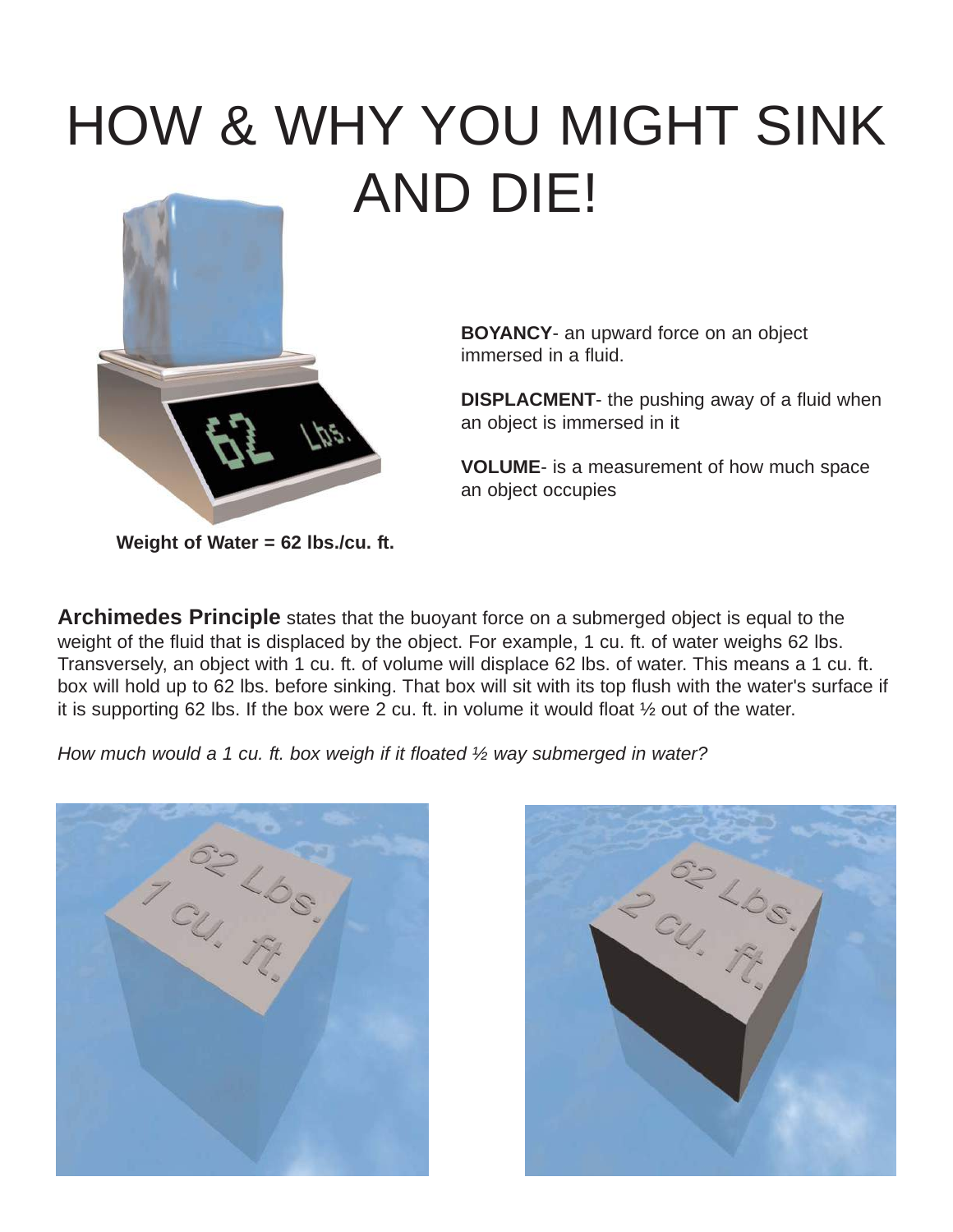# "CALCULATING BOYANCY"

To calculate buoyancy you need to determine the relationship between weight and volume. The weight of the vehicle is most easily calculated with a scale. To calculate the amount of weight the pontoons, boat hull, or other flotation objects can float you need to multiply their volume by 62 lbs. per qu. ft.

For example, we will calculate the buoyancy of a box that is 1ft. by 1ft. by 2ft.

**The formula for calculating the volume of a box is:** Length\*Height\*Width=Volume

1 ft.  $*$  1 ft.  $*$  2 ft. = V 1 sq. ft. $*$  2 ft. = V 2 cu. ft.  $= V$ 

Volume\*62lbs/qu. ft.=Displacement 2cu. ft.  $*$  62 lbs. = D  $124$ lbs = D

In other words, the box will hold 124 lbs. before submerging entirely. The 124 lbs. of water displaced by the box returns a buoyant force up that will hold 124 lbs.

*Find the displacement of a box that is 2 ft. by 2 ft. by 3 ft.*





**The formula for finding the volume of a cylinder is:**

 $(3.14*Radius<sup>2</sup>)*Length=Volume$ 

 $3.14 \times .5^2$  ft.  $*$  5 ft. = V 3.14 $*$  .25 ft.  $*$  5 ft. = V .875 sq. ft. \* 5 ft. = V 3.925 qu. ft.  $=$  V

*Find the displacement of this cylinder.*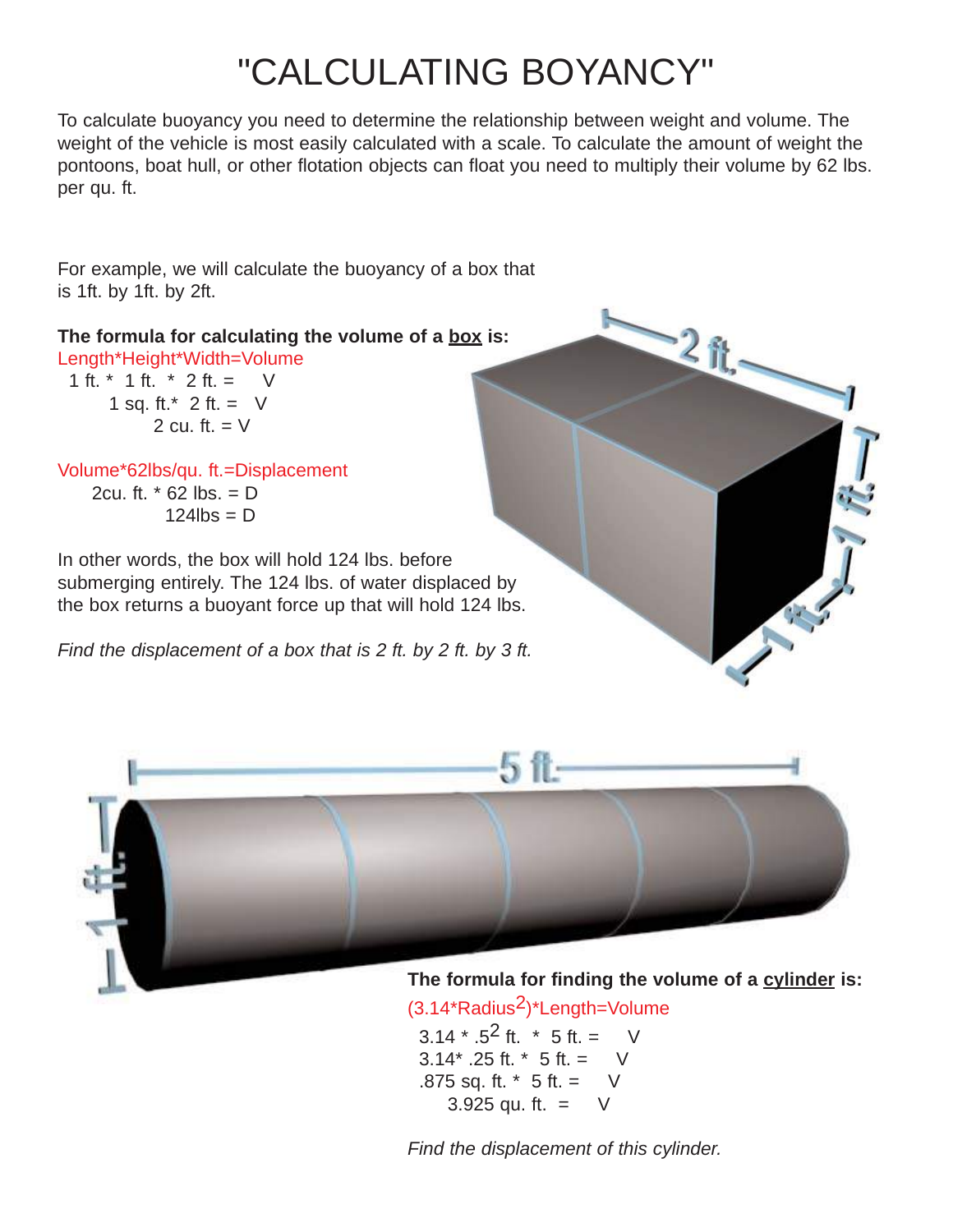

#### **The formula for finding the volume of a trapezoidal prism is:**

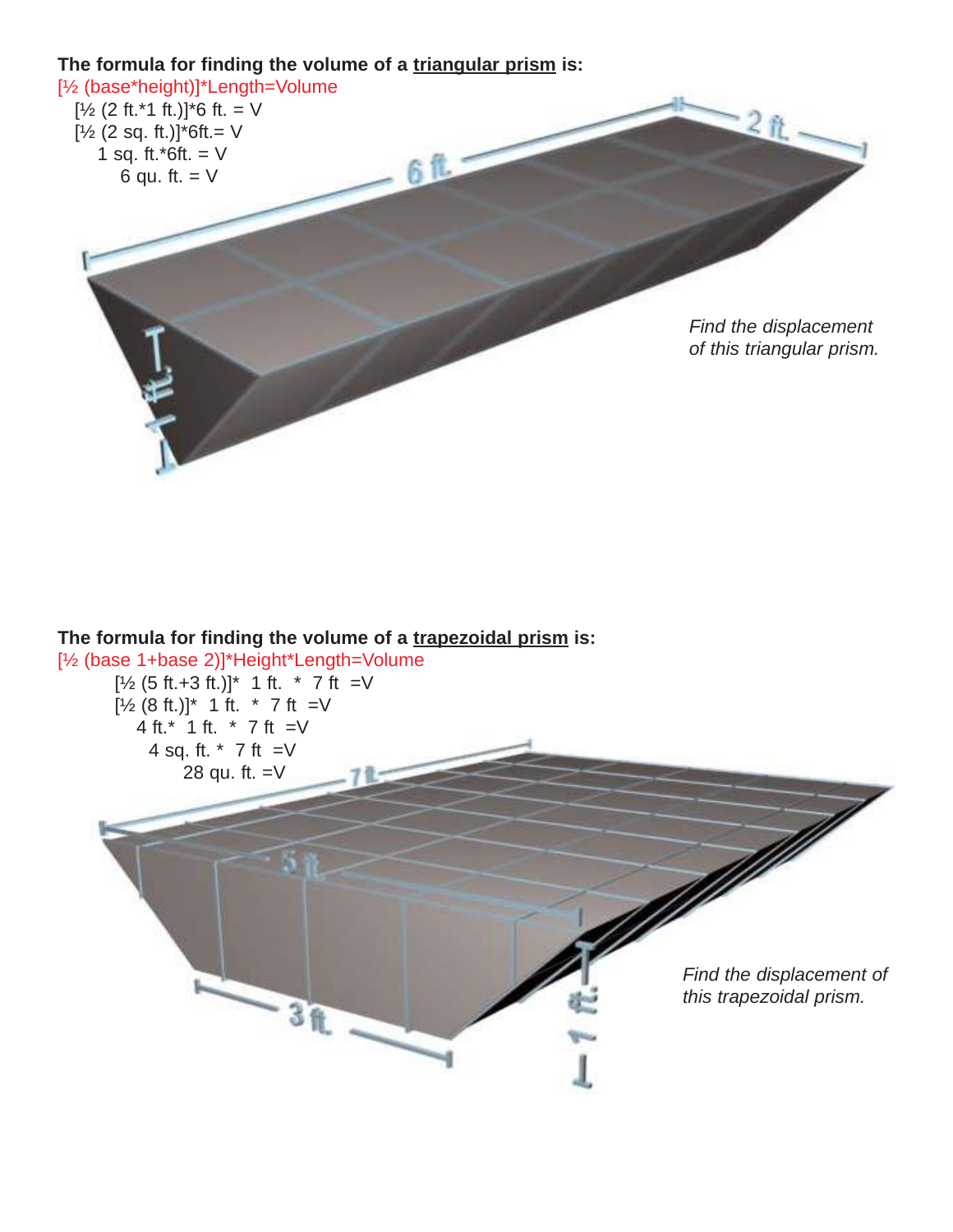### *SHOW ME DON'T TELL ME*

*Calculate the volume and displacement for each of the following forms.*





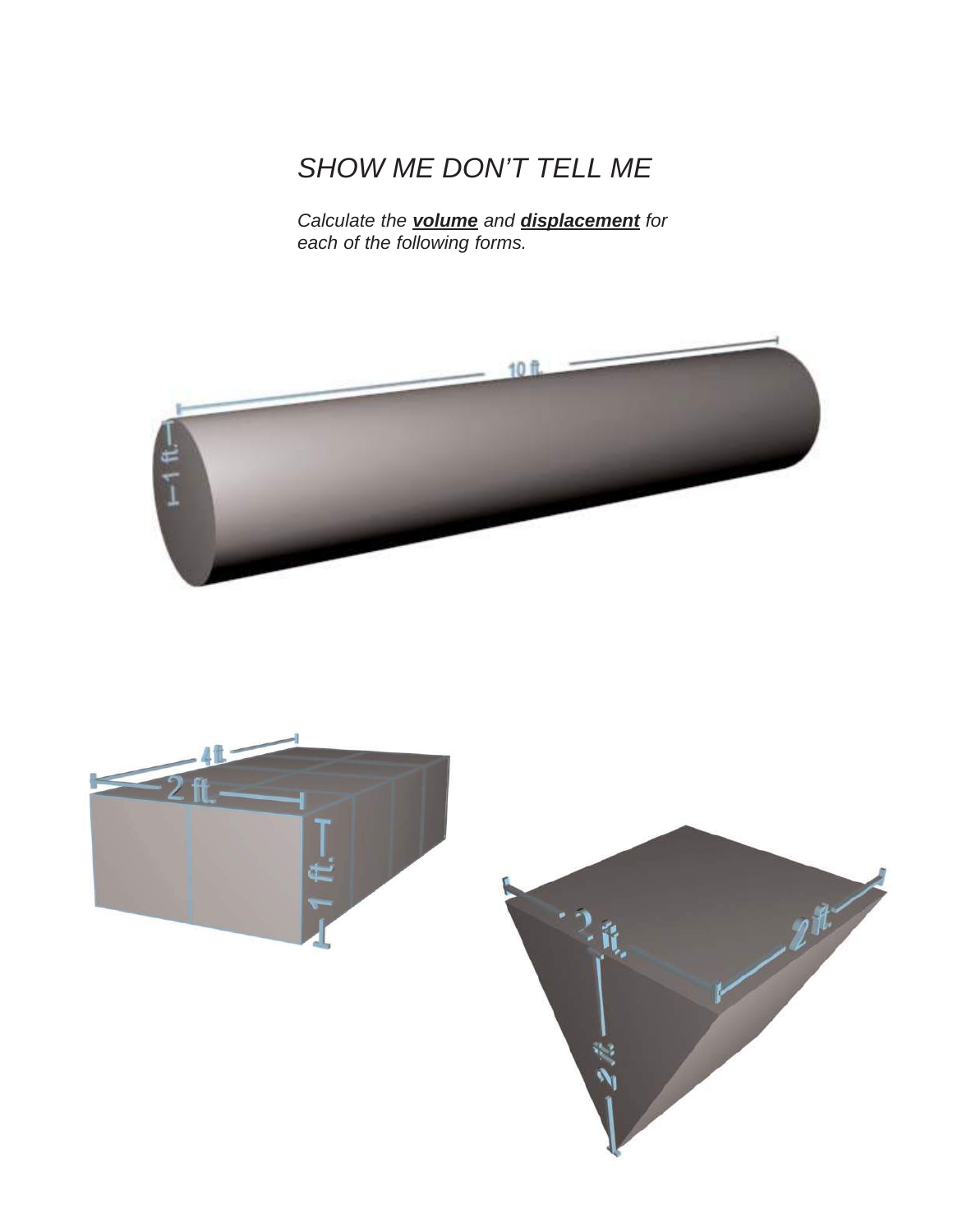# "PONTOON EFFECT"

These images show what the "pontoon effect" is and the importance of having each pontoon be capable of supporting the entire weight of the vehicle. While this example uses a catamaran style design for floatation, the principals can be applied to most floatation schemes. In this example each pontoon is 4 cu. ft. in volume meaning it will displace up to 248 lbs. of water. (4 cu. ft.)\*(62 lbs.)=248 lbs.

#### *What would be the maximum displacement of a 5 cu. ft. pontoon?*

When the two pontoons are loaded with  $\frac{1}{2}$  of their maximum weight they sit  $\frac{1}{2}$  way out of the water. 1/2(248 lbs.)=124 lbs. each or 248 lbs. total. If all the weight is shifted to one of the pontoons, it is unlikely the pontoon will fully submerge. If the pontoon were to fully submerge the stability of the vehicle would be lost. Wind, the rocking of a wave, shifting position of the passenger, and entering or exiting the water on ramps all have the potential to put all of the vehicles weight on one pontoon.



![](_page_4_Picture_5.jpeg)

The second two images show the effect of 100% load. When perfectly stable the pontoons sit with their tops flush with the surface of the water. With the slightest shift of weight the pontoon goes under and stability is lost.

*Why would it be unwise to build a 500 lbs. vehicle with 2 pontoons, each capable of 250 lbs. of displacement? What would be a more appropriate weight for a vehicle with those pontoons?*

![](_page_4_Picture_8.jpeg)

![](_page_4_Picture_9.jpeg)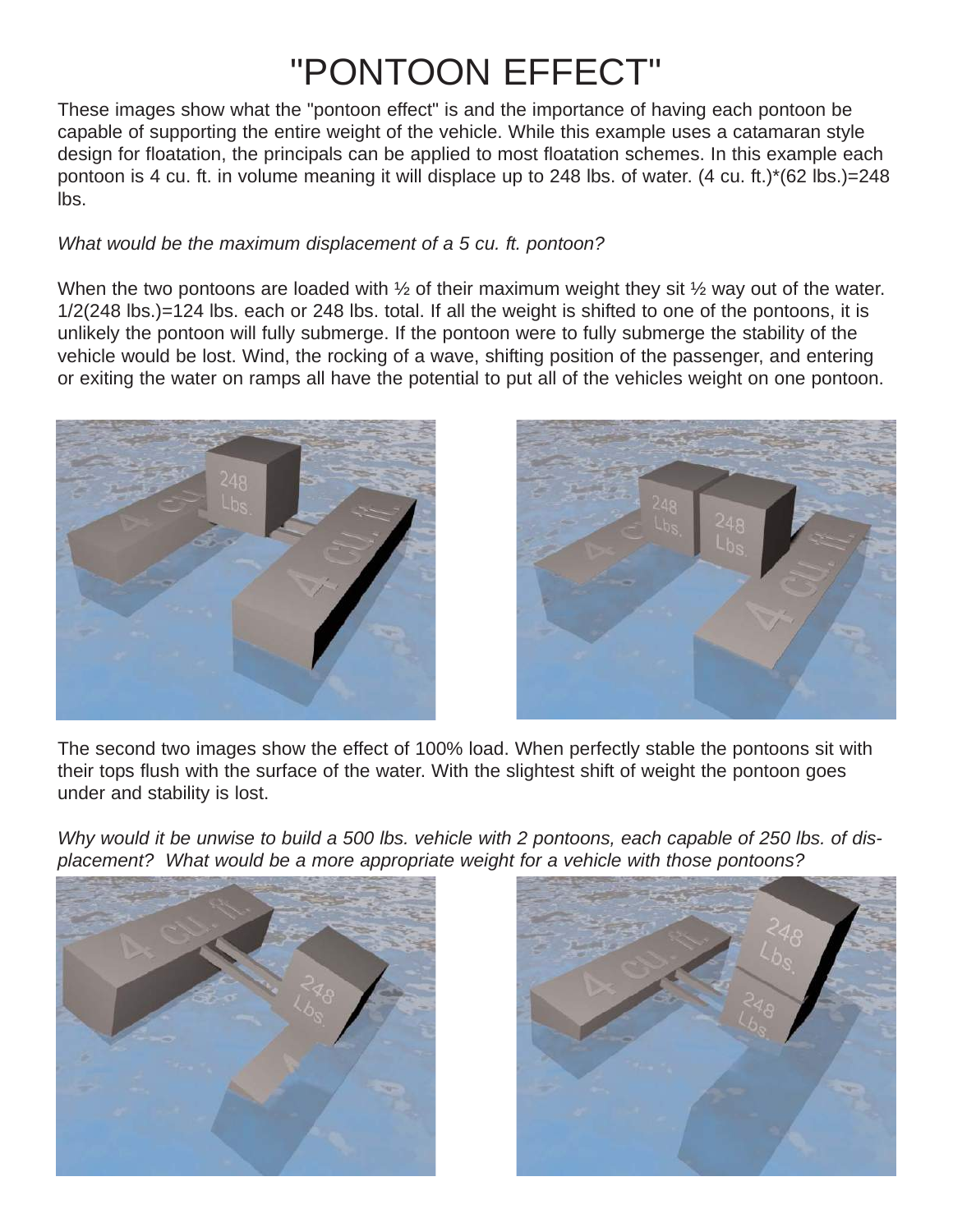### "PONTOON EFFECT" CASE STUDY

This example is of a recumbent tricycle design that, while great on land, was less then successful during it's water entry. The vehicle weighed a total of 300 lbs. with the rider. Each of the front wheels had a pontoon with a maximum displacement of 100 lbs. the back wheel had a pontoon on each side, each with a maximum buoyancy of 200 lbs. Overall the vehicle weighed ½ of it's maximum displacement. 2(100 lbs.)+2(200 lbs.)=600 lbs.

![](_page_5_Picture_2.jpeg)

![](_page_5_Figure_3.jpeg)

![](_page_5_Picture_4.jpeg)

What went wrong? While the vehicle had plenty of displacement overall, the front two pontoons were only capable of displacing 200 lbs. total. The vehicle weighed 300 lbs. As it went down the ramp into the water, the front pontoons met the water and were totally submerged before the rear pontoons were able to help support the weight. When the rear pontoons did meet the water their buoyancy only helped keep the back of the boat up, pushing the front of the boat down. The vehicle remained leaning forward which kept the weight of the vehicle on the front pontoons. While the angled entry down the ramp assured the design flaw would be realized, the placement of the main weight (the rider) mostly over the front pontoons was just as likely to trigger the failure.

*What would have been the necessary combined displacement of the front pontoons to correct this design flaw?* 

![](_page_5_Picture_7.jpeg)

![](_page_5_Picture_8.jpeg)